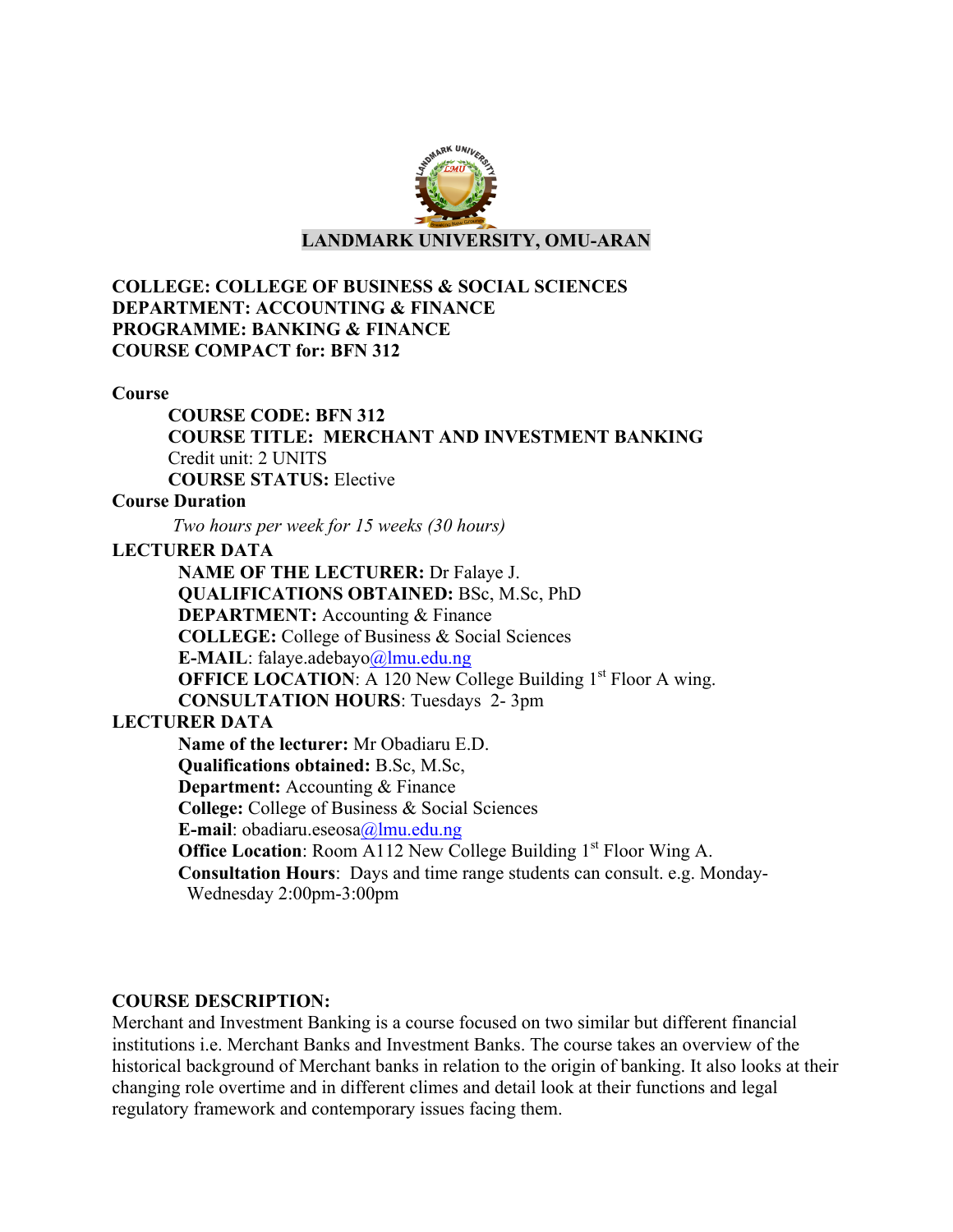## **COURSE JUSTIFICATION:**

Merchant and investment Banking gives students of Finance and Banking a deeper understanding of the history of banking as a form of business and its development to other forms of financial institution including Merchant and investment banking. This make the course very relevant for students interested in knowing more about banking history and or are interested in practicing as a merchant or investment banker

#### **COURSE OBJECTIVES**

At the end of this course, students should: -Know the history of Merchant and Investment Banking

-Know the functions and characteristics of Merchant and Investment Banks

-Know the legal and regulatory framework guiding the establishment and operations of Merchant and Investment Banks.

-Define loan syndication, and understand the process and parties involved.

-Understand the role of the adoption of the Universal banking system on the existence, and

structure of merchant and investment banks.

### **COURSE CONTENT:**

Evolution of Merchant/ Investment banking in some countries like U.S.A, UK and Nigeria; changing distinguishing features, methods, processes and functions of merchant / Investment banking; Laws and Regulatory framework for merchant / Investment banking operations and control; Structural changes and performance of merchant banks in Nigeria; Loan syndication. International operations; changing role with the emergence of Universal banking.

**COURSE EXPECTATIONS:** Lectures, and term paper (presentations), discussions and peer reviews will be employed in to facilitate the delivery of lectures. Presentations will be done by each student on a selected topic on contemporary issues related to the course to ensure that the knowledge gained is internalized.

### **COURSE REQUIREMENT:**

Course requirement includes introduction to Banking and Finance, Investment and Merchant Banking, and Business Law.

# **Method of Grading**

|     | $\sim$<br>Grading | $\frac{1}{2}$<br>score |
|-----|-------------------|------------------------|
| . . |                   |                        |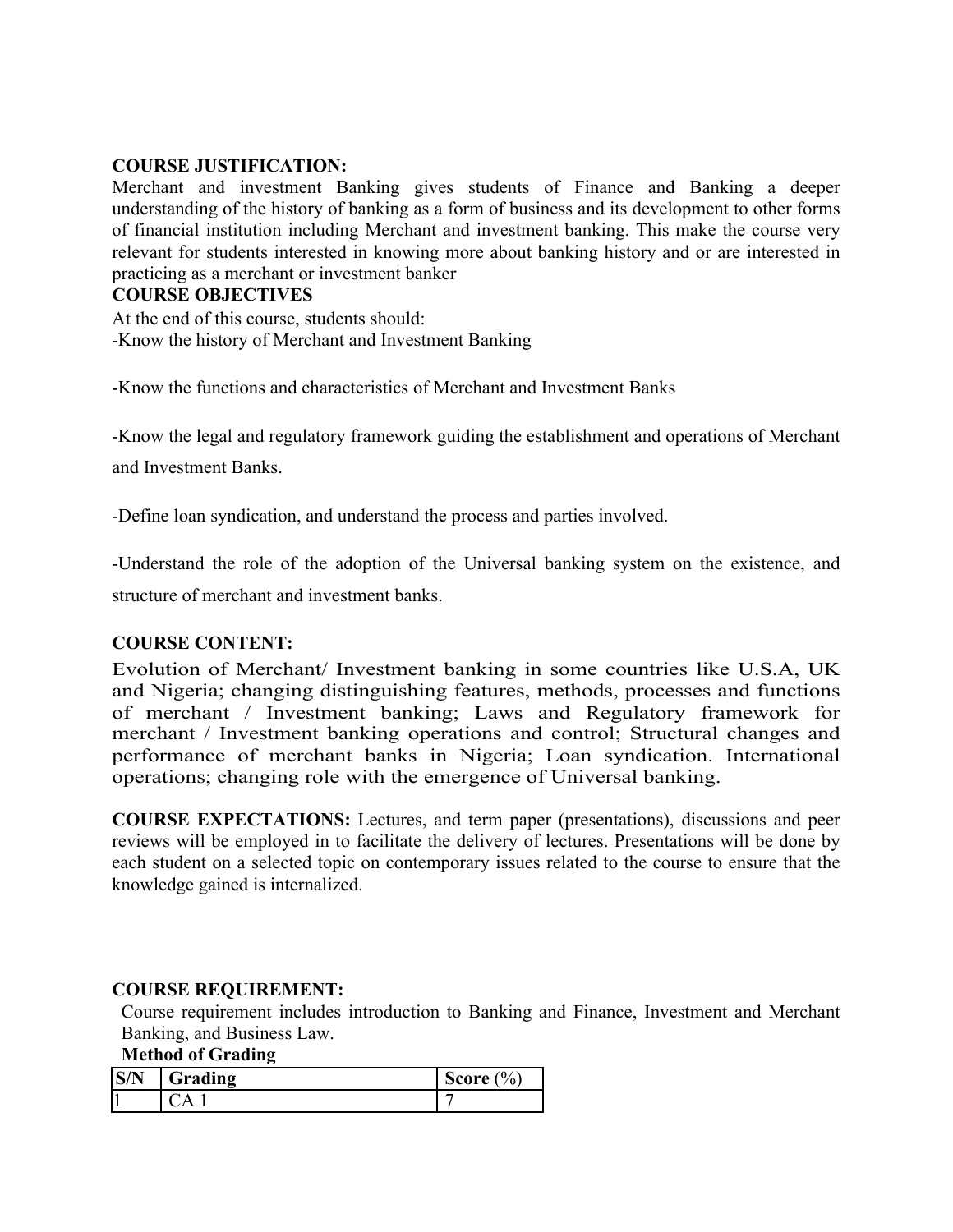| $\overline{2}$ |                        |     |
|----------------|------------------------|-----|
|                | MID SEMESTER TEST(CA2) | 15  |
| 3              |                        |     |
|                | CA <sub>3</sub>        |     |
| 4              |                        |     |
|                | Final Examination      |     |
|                | <b>Total</b>           | 100 |

# **LECTURE CONTENT**

## **COURSE OUTLINE**

**Week 1:** Evolution of Merchant

**Objectives:** Students will be expected to know the origin of merchant banking and how it has evolved till recent years.

# Ø **Description**

First Hour: Origin of Merchant banking/ the Banking Profession Second Hour: Historical evolution of Merchant Banking and variants in different countries

### Ø **Study Question:**

### **Week One Study Question(s)**

-Give a historical perspective to the origin of merchant banking throwing light on the phrase . **Reading List**

1. Merchant Banking Principles and Practice. H.R. Machiraju

**Week 2:** Investment banking in some countries like U.S.A, UK and Nigeria;

**Objectives**: At the end of this topic students are expected to be acquainted with the origin of Investment banking as a form of banking and its operations in the US, UK and Nigeria.

# Ø **Description**

First Hour: Recap on the topic on the first topic and a look at the origin of Investment banking in the US.

Second Hour: Historical evolution of Investment Banking.

# Ø **Study Question:**

- Ø **Reading List**
	- $\triangleright$  Merchant Banking Principles and Practice. H.R. Machiraju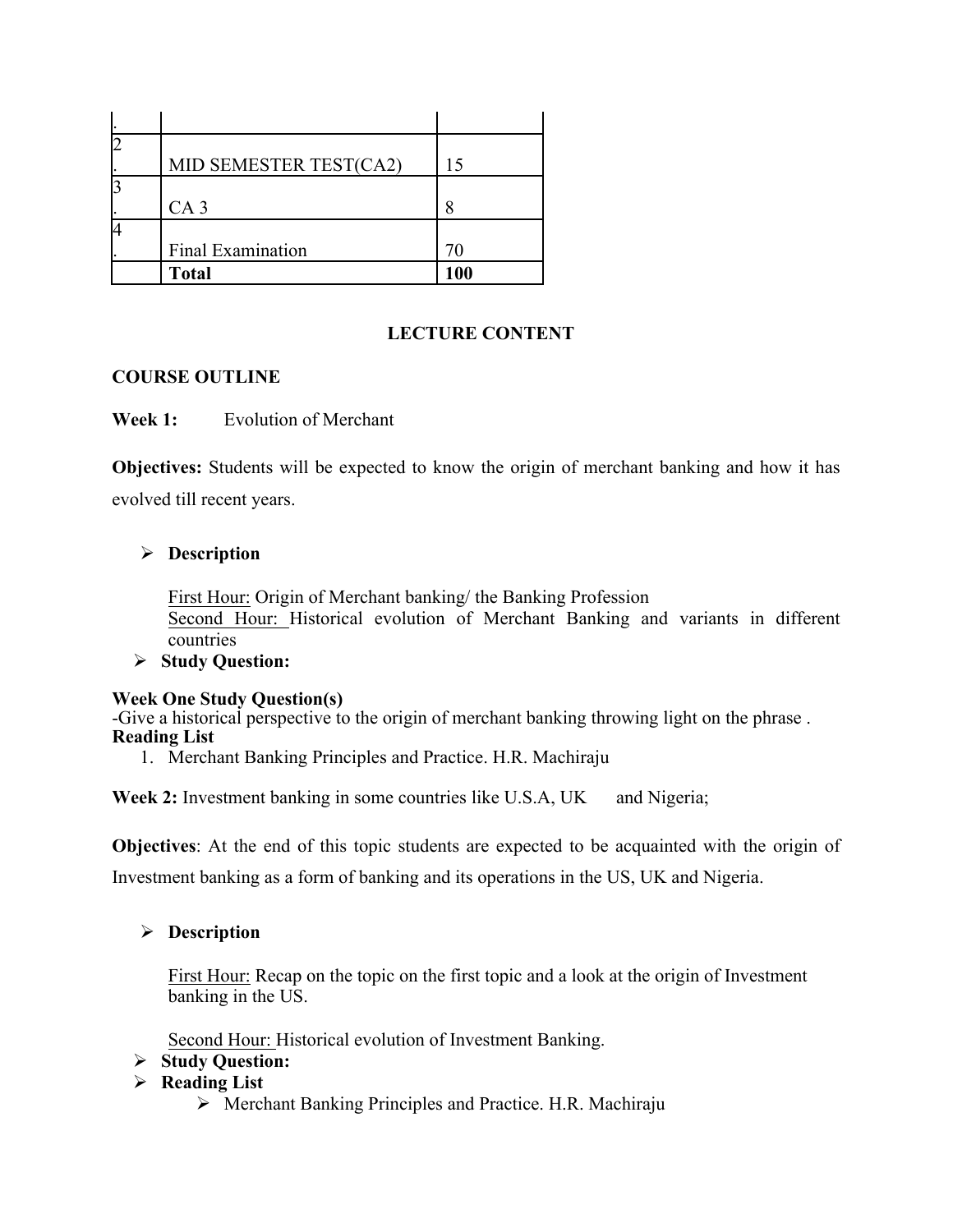### **Week Two Study Question(s)**

-Give a historical view on the origin of investment banking **Week3**: Functions of Merchant Banks

**Objectives:** Students should be able to list and explain the functions of Merchant Banks.

## **Description:**

First Hour: Functions of Merchant Banks Second Hour: Functions of Merchant Banks (*cntd)*

Ø **Study Question:** 

**Week Three Study Question(s)**  List and explain five functions of Merchant Banking

## Ø **Reading List**

- $\triangleright$  H.R. Machiraju ()Merchant Banking Principles and Practice.
- Ø Valentine V. Craig( ) Merchant Banking: Past and Present
- Ø

**Week 4:** Functions of Investment Banking

**Objectives:** Student should be able to list and explain various functions of Investment Banks.

### **Description:**

First Hour: Functions of Investment Banks Second Hour: Functions of Investment Banks *(contd)*

- Ø **Study Question:** 
	- Ø **Week Four Study Question(s)**
	- Ø **-**List and explain five functions of investment banking
- Ø **Reading List** H.R. Machiraju ( )Merchant Banking Principles and Practice.

**Week5:** Laws and Regulatory framework for merchant / Investment banking operations and control.

**Objectives:** To expose students to the laws and regulatory framework this includes acts/ decrees, gazettes, guidelines etc that guide the establishment of Merchant and Investment banking business in Nigeria

# Ø **Description**

First Hour: Introduction to relevant laws and regulatory frameworks. CBN Scope, Conditions & Minimum Standards for Merchant Banks Regulations NO. 2010.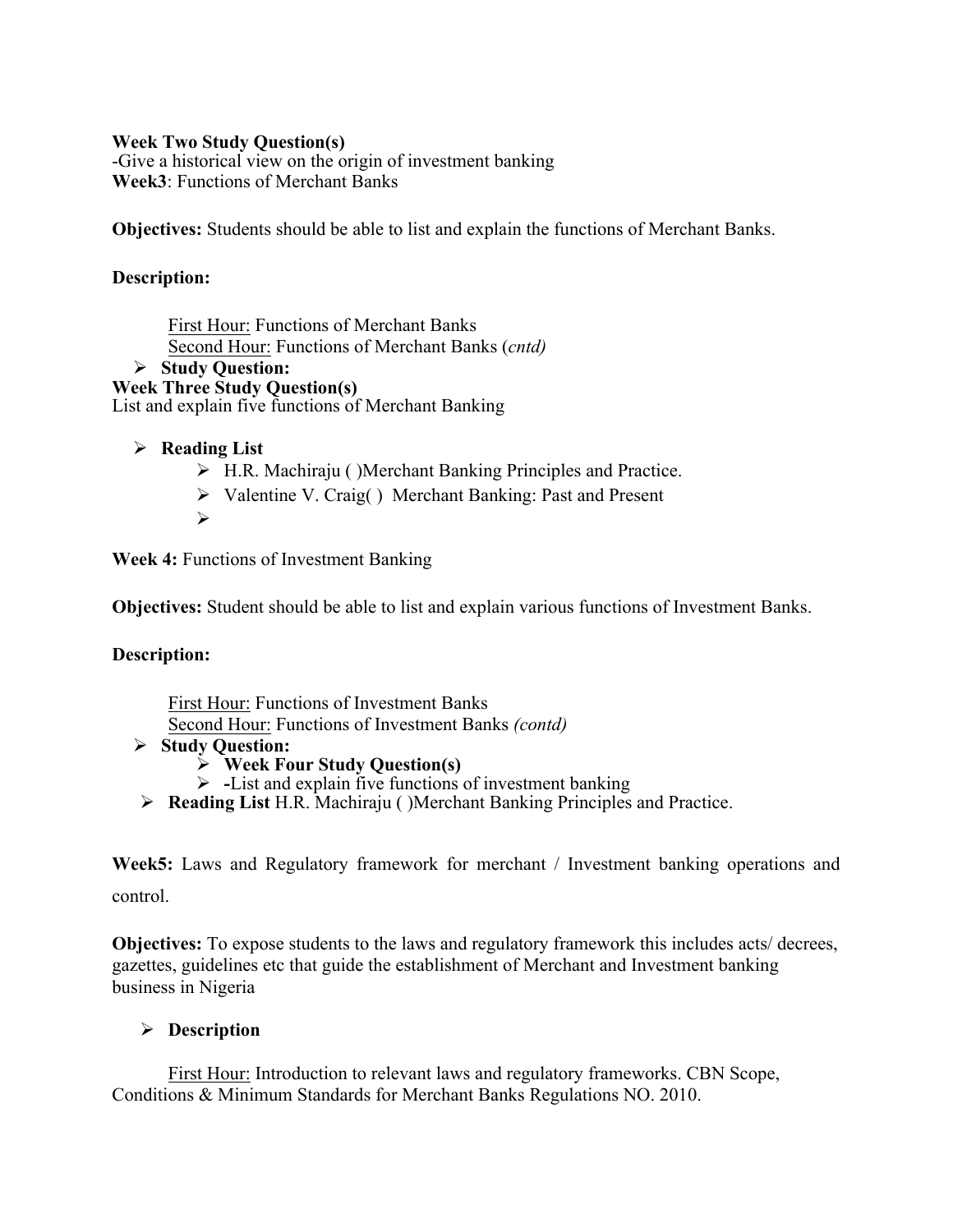Second Hour: CBN Scope, Conditions & Minimum Standards for Merchant Banks Regulations NO. 2010.

- Ø **Study Question:** 
	- Ø **Week Five Study Question(s)**
	- $\triangleright$  -Define Merchant banking based on BOFIA
- Ø

# Ø **Reading List**

- Ø CBN 2010 Scope, Conditions & Minimum Standards for Merchant Banks Regulations.
- $\triangleright$  CBN 2000 Guidelines for the Practice of Universal Banking in Nigeria
- $\triangleright$  CBN 2010 Review of Universal Banking Model

**Week 6** Laws and Regulatory framework for merchant banking operations and control cntd.

**Objectives:** To expose students to the laws and regulatory framework this includes acts/ decrees,

gazettes, guidelines etc that guide the establishment of Merchant and Investment banking business in Nigeria

First Hour: Central Bank of Nigeria Regulation on the Scope of Banking Activities& Ancillary Matters, NO. 3, 2010

Second Hour: Section 22 of BOFIA 2004- Restrictions on the Operations of Merchant Banks **Study Question: Week Six Study Question(s)** 

- What are the prohibited activities of Merchant Bank
	- Ø
	- Ø **Reading List**
		- Ø CBN 2010 Scope, Conditions & Minimum Standards for Merchant Banks Regulations.
		- $\triangleright$  CBN 2000 Guidelines for the Practice of Universal Banking in Nigeria
		- $\triangleright$  CBN 2010 Review of Universal Banking Model

**Week 7** Laws and Regulatory framework for Investment banking operations and control.

**Objectives:** To expose students to the laws and regulatory framework this includes acts/ decrees, gazettes, guidelines etc that guide the establishment of Investment banking business in Nigeria.

# Ø **Description:**

- Ø First Hour: The Investment and Securities Act(ISA) 2007
- Ø Second Hour: SABOX Act 2002
- Ø **Study Question:**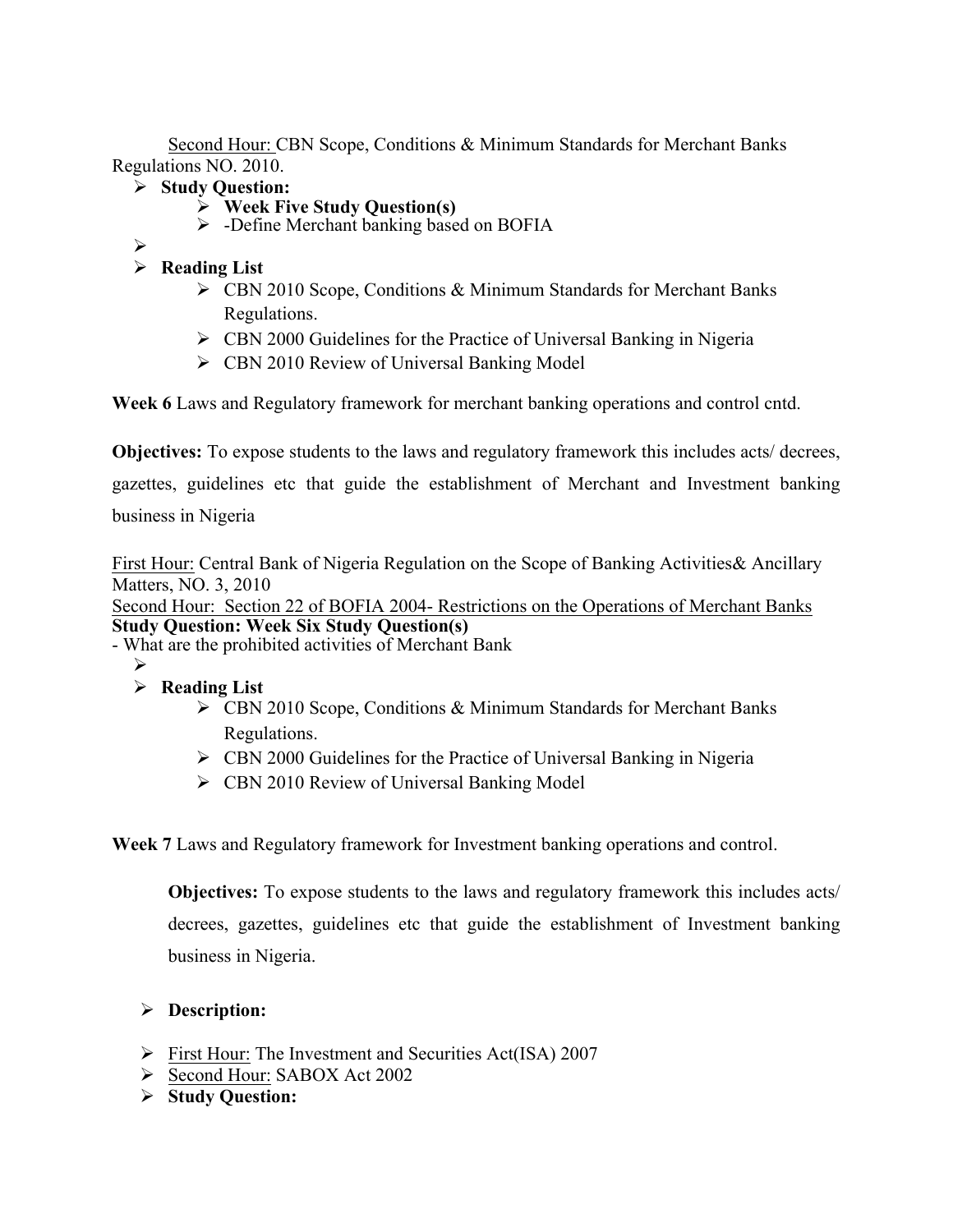**Week Seven Study Question(s)** According to the ISA 2007 what activities are permissible as investment business?

- Ø **Reading List**
- $\triangleright$  SEC (2007)The Investment and Securities Act
- $\triangleright$  SABOX Act (2002)

#### **Week 8** Presentation

**Objectives:** Students will be required to make presentations on s selected sub topic on the function of a merchant or investment bank.

### Ø **Description:**

- Ø First Hour: Presentations
- Ø Second Hour: Presentations and Revision for mid semester test.

### Ø **Reading List**

 $\triangleright$  Any Material related to the topic to be presented and material on presentation skills and slide preparation.

#### **Week 9 MID SEMESTER TEST**

**Week10&11** Structural changes and performance of merchant banks in Nigeria;

**Objectives:** At the end of this class students will be expected to be able to give a historical view of Merchant Banking in Nigeria and the changes it has gone through thus far.

### Ø **Description**

First Hour: History of Merchant Banks in Nigeria

Second Hour: Structural changes and performance of merchant banks in Nigeria before the adoption of Universal banking system

### Ø **Study Question:**

Give a brief historical view on the development

#### Ø **Reading List**

 $\triangleright$  Ikpefan O.E. (2012) Issues in Banking and Finance. CIBN Press.

Week Ten Study Question(s) -Give a historical view of Merchant Banking in Nigeria.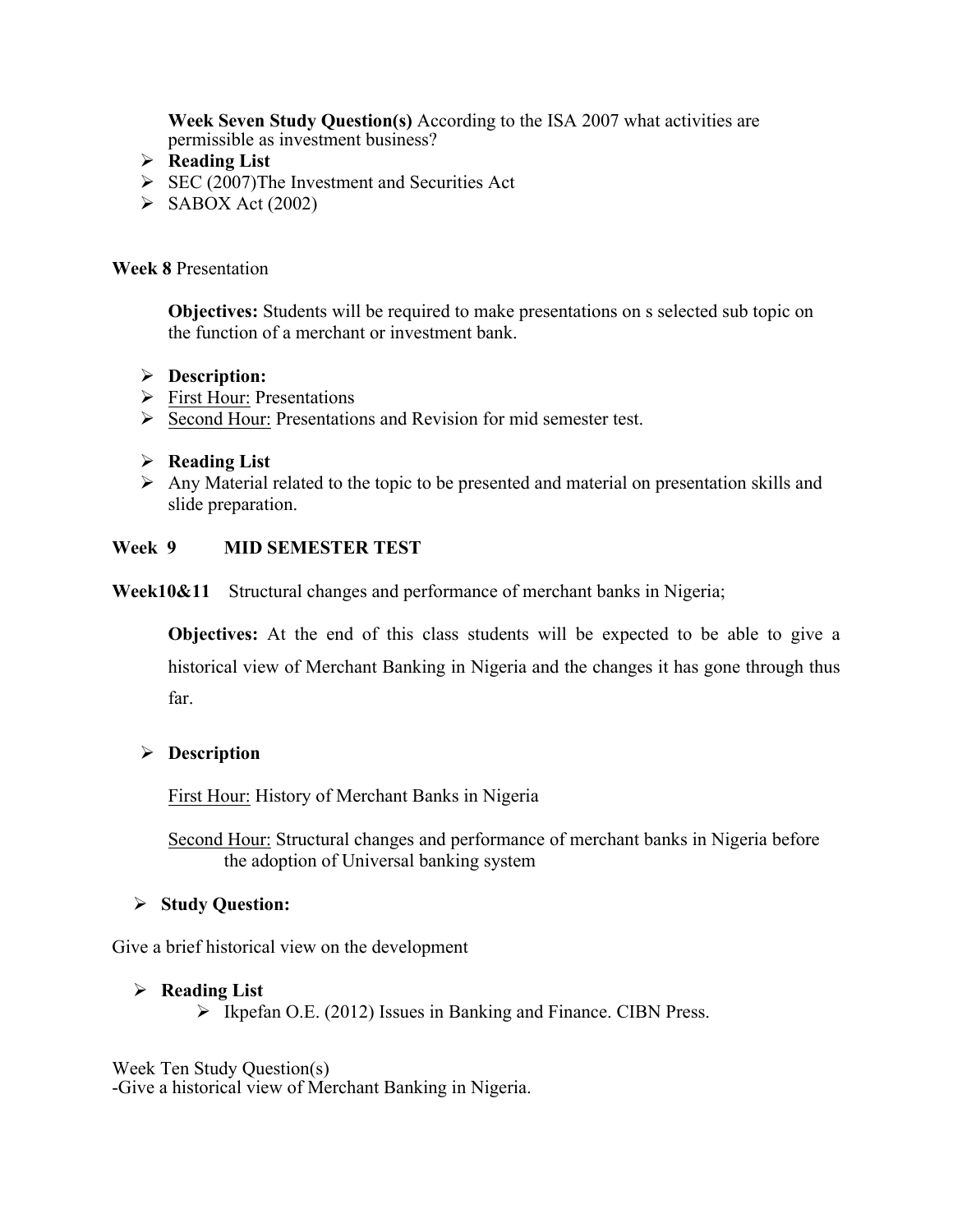**Week12&13** Loan syndication. International operations;

**Objectives** Student should be able to define loan syndication, know its types and parties to a syndicated loan at the end of this class.

# Ø **Description**

First Hour: Definition of Loan Syndication, Types of Syndicated Loans

Second Hour: Parties to a syndicated loans, Legal documentation and Timing.

## Ø **Study Question:**

- Ø **Week Twelve Study Question(s**)
- $\triangleright$  -Define loan syndication and list the parties to a syndicated loan.

## Ø **Reading List**

Ikpefan O.E. (2012) Issues in Banking and Finance. CIBN Press.

## **Week13 & 14 :**

**Objectives:** At the end of this class students should be able to define Universal banking differentiating it from other forms of banking and also know how its adoption in Nigeria has affected the operations of Merchant banking as a unique form of banking.

# **Description**

First Hour: Definition of Universal banking.

Second Hour: Structure of Universal Banks

Third Hour: Universal Banking Regulation in Nigeria

Fourth Hour: The recapitalization of Universal Banks in Nigeria

Fifth Hour: The 2008 crises and its effect on Universal banking

Sixth Hour: The repeal of the Universal Banking Act

### Ø **Study Question:**

**Week Thirteen Study Question(s)** Define Universal banking and explain how its adoption in --- -Nigeria affected the structure of Merchant Banks.

Ø **Reading List**